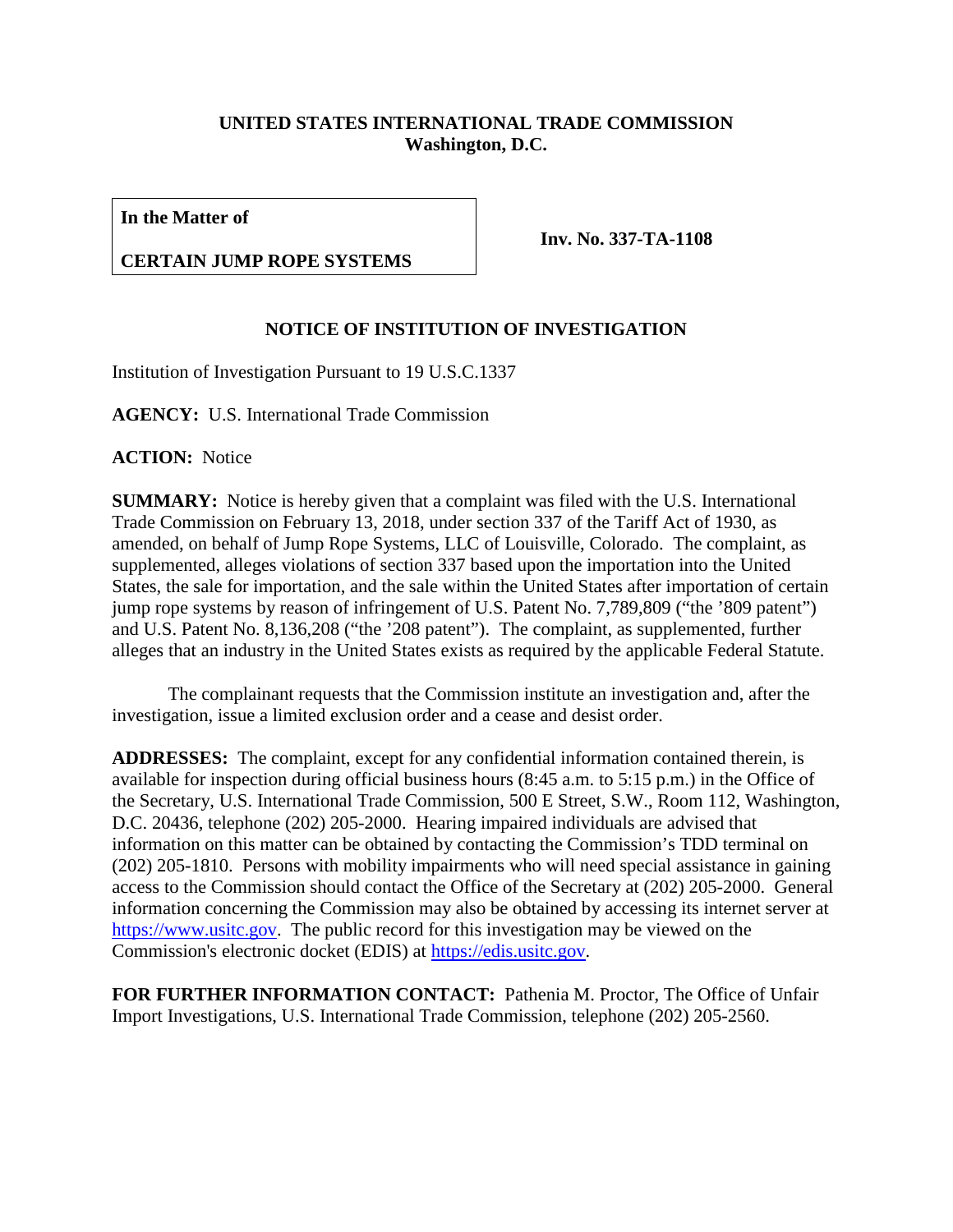## **SUPPLEMENTARY INFORMATION:**

**AUTHORITY:** The authority for institution of this investigation is contained in section 337 of the Tariff Act of 1930, as amended, 19 U.S.C. 1337 and in section 210.10 of the Commission's Rules of Practice and Procedure, 19 C.F.R. 210.10 (2017).

**SCOPE OF INVESTIGATION:** Having considered the complaint, the U.S. International Trade Commission, on April 12, 2018, **ORDERED THAT** –

(1) Pursuant to subsection (b) of section 337 of the Tariff Act of 1930, as amended, an investigation be instituted to determine whether there is a violation of subsection  $(a)(1)(B)$  of section 337 in the importation into the United States, the sale for importation, or the sale within the United States after importation of certain jump rope systems by reason of infringement of claim 1 of the '809 patent or claim 1 of the '208 patent; and whether an industry in the United States exists as required by subsection (a)(2) of section 337;

(2) For the purpose of the investigation so instituted, the following are hereby named as parties upon which this notice of investigation shall be served:

(a) The complainant is:

Jump Rope Systems, LLC 500 Front Street Louisville, CO 80027

(b) The respondent is the following entity alleged to be in violation of section 337, and is the party upon which the complaint is to be served:

> Suzhou Everise Fitness Co., Ltd. Room 10008 Shishang Siji Commerical Plaza, No. 1060, Jiayuan Road, Yuanhe Street Xiangcheng District, Suzhou, Jiangsu China

(c) The Office of Unfair Import Investigations, U.S. International Trade Commission, 500 E Street, S.W., Suite 401, Washington, D.C. 20436; and

(3) For the investigation so instituted, the Chief Administrative Law Judge, U.S. International Trade Commission, shall designate the presiding Administrative Law Judge.

Responses to the complaint and the notice of investigation must be submitted by the named respondent in accordance with section 210.13 of the Commission's Rules of Practice and Procedure, 19 C.F.R. 210.13. Pursuant to 19 C.F.R. 201.16(e) and 210.13(a), such responses will be considered by the Commission if received not later than 20 days after the date of service